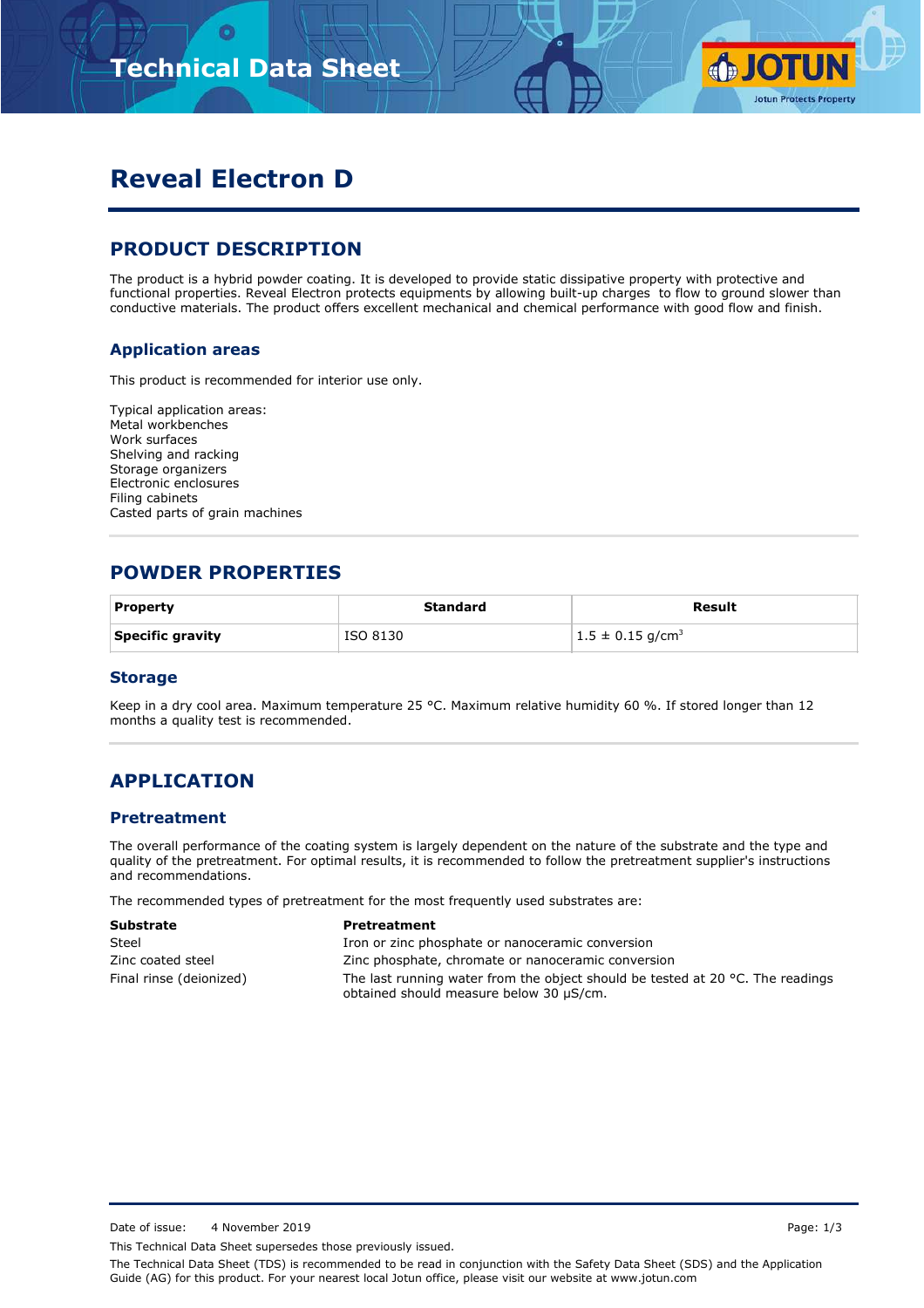

#### **Powder application**

This product can be formulated for curing temperatures from 160 °C to 200 °C object temperature.

Recommended film thickness (µm): 50-90

Higher film thickness results in higher surface resistance that avoids charges which regularly flow to ground. Please be in line with specified film thickness.

Surface resistance can change according to different colors. Please contact the sales or technical person from Jotun for details.

#### **Equipment**

Suitable for Corona charging equipment.

# **APPEARANCE**

| <b>Colour</b> |  |
|---------------|--|
|---------------|--|

The product is available in a light /dark grey assortment of custom-made colours, including dirty white whose L value is <90. Many RAL and NCS colors can be designed upon request. ISO 2813

60-90

|  | <b>Gloss</b> |  |
|--|--------------|--|
|  |              |  |
|  |              |  |
|  |              |  |

### **Finish**

If the significant surface is too small or unsuitable for the gloss to be measured with the glossmeter, the gloss should be compared visually with the reference sample (from the same viewing angle). As per the formulation design, small dots can appear on the surface.

Smooth and fine textured finishes.

(for smooth finishes)

### **PERFORMANCE**

The technical data provided below are typical for this product when applied as follows:

| Substrate                   |
|-----------------------------|
| Substrate thickness (mm)    |
| Film thickness (µm)         |
| Typical values when tested. |

0.8 Iron-phosphated panel 50-90

| <b>Property</b>                              | <b>Standard</b>                          | Result                                                                         |
|----------------------------------------------|------------------------------------------|--------------------------------------------------------------------------------|
| <b>Cupping test</b><br>(Erichssen)           | EN ISO 1520                              | Passes 5 mm without film cracking                                              |
| <b>Bend test</b>                             | ASTM D522 (Method A, conical<br>mandrel) | $\leq$ 3 mm                                                                    |
| <b>Impact resistance</b>                     | ASTM D2794 (5/8 " ball)                  | 60/60 inch-pounds (front and reverse)                                          |
| Adhesion<br>(Cross-cut test)                 | ISO 2409                                 | Cross-cut rating Gt0 (100 % adhesion)                                          |
| <b>Film hardness</b>                         | <b>EN ISO 2815</b>                       | Indentation resistance according to<br>Buchholz: $> 80$                        |
| <b>Scratch hardness test</b>                 | ISO 4586-2                               | > 1.0 N                                                                        |
| Resistance to neutral salt spray             | ASTM B117                                | No blistering and maximum 3 mm corrosion<br>creep from scratch after 504 hours |
| <b>Resistance to humid</b><br>atmospheres    | ISO 6270-2                               | No blistering, maximum 2 mm corrosion<br>creep from scratch.                   |
| <b>ESD Property - Surface</b><br>resistivity | <b>Standard</b>                          | Result                                                                         |
|                                              |                                          |                                                                                |

This Technical Data Sheet supersedes those previously issued.

The Technical Data Sheet (TDS) is recommended to be read in conjunction with the Safety Data Sheet (SDS) and the Application Guide (AG) for this product. For your nearest local Jotun office, please visit our website at www.jotun.com

Date of issue: 4 November 2019 **Page: 2/3**